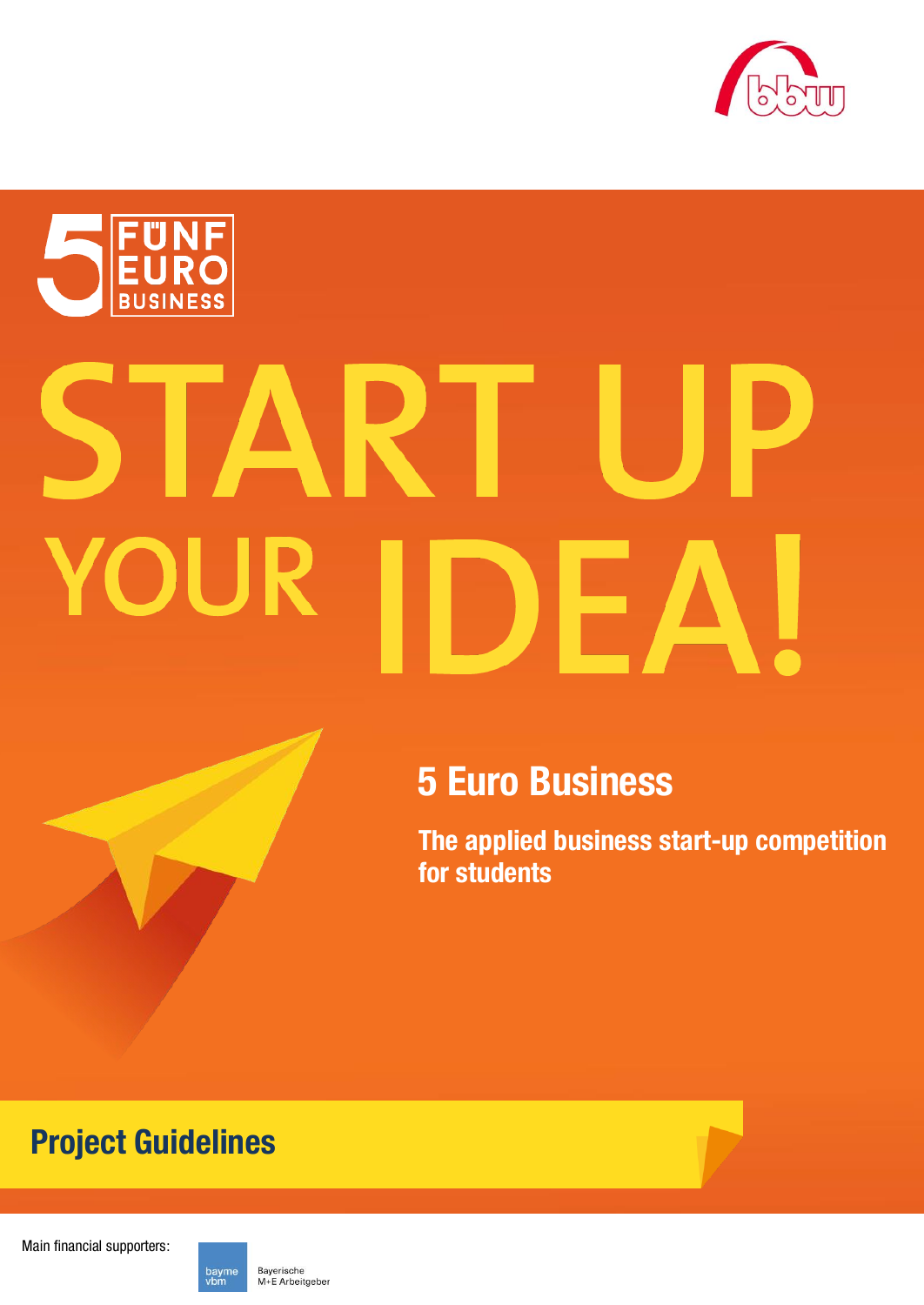# TABLE OF CONTENTS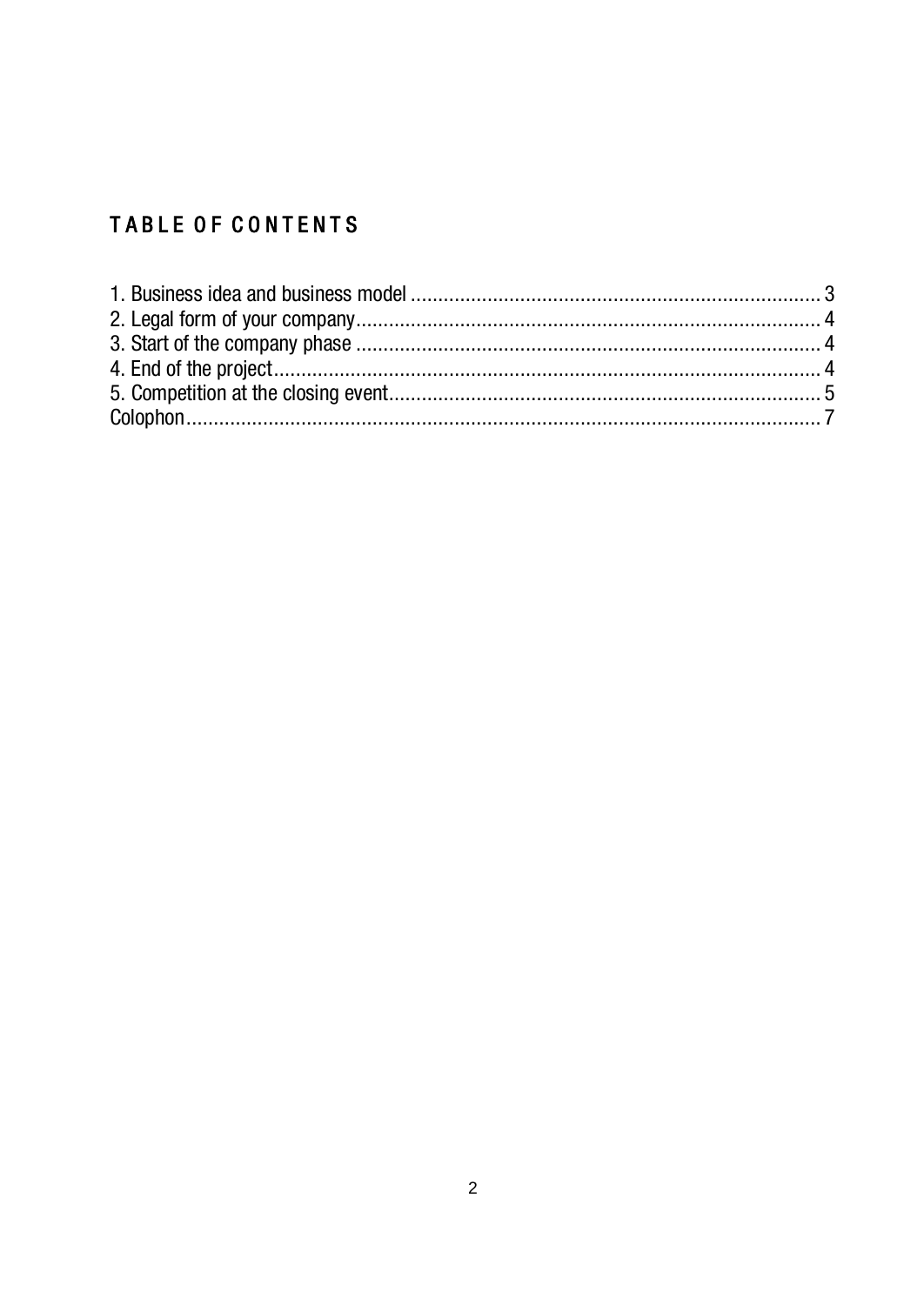# The 5 Euro Business Competition Project Guidelines

## <span id="page-2-0"></span>1. Business idea and business model

5-Euro-Business is a practice competition, not an ideas competition – it aims at experiencing the establishment of your own livelihood as a career perspective. You receive 5 euros as a symbolic start capital. It should be possible to achieve real sales during the company phase (6-8 weeks).

The nature of your business idea and your business model should target the economic viability of your company without depending exclusively on donations and sponsoring. Refer to chapter 2.9 of the participant handbook for more information on what you should pay attention to for the development of your business idea and business model.

It is indispensable for every start-up to get informed about potential provisions of the law and questions of product liability – in case of uncertainties it is recommended to consult the contact person of your university or the lecturer of the course "rights/trade mark rights".

For legal, educationally conceptual, project-technical or ethical reasons, some ideas are **not allowed** to be used for 5 Euro Business. These include but are not limited to:

- Services and products that promote content that is racist, sexist, glorifies violence or is otherwise ethically questionable (e.g. products encouraging excessive consumption of alcohol like egoshooters)
- Services and products that degrade the dignity of individuals or groups of individuals, or discriminate against individuals on the basis of gender, sexual orientation, age or origin
- Harmful or dangerous products
- The production and sale of open beverages and food (if you intend to sell closed food at 5 Euro Business company events, please consult your supervisor first)
- The pure resale of goods without adding any value
- **Babysitting**
- Gambling in terms of Sec. 284 German Federal Criminal Code (StGB); speculation and commodity futures
- Construction financing
- Investment business and advice
- Travel agency-like activities
- Temporary employment agencies
- Realisation of a business idea that is the same as a real business idea that has already been spun-off from 5 Euro Business

All business ideas are to be approved in advance by the project implementing organization. The project implementing organization review all business ideas and reserve the right to reject them or ask for further explanation. The project implementing organization also reserve the right to reject business ideas that participants have fully or partially realised prior to submitting them for application to the competition.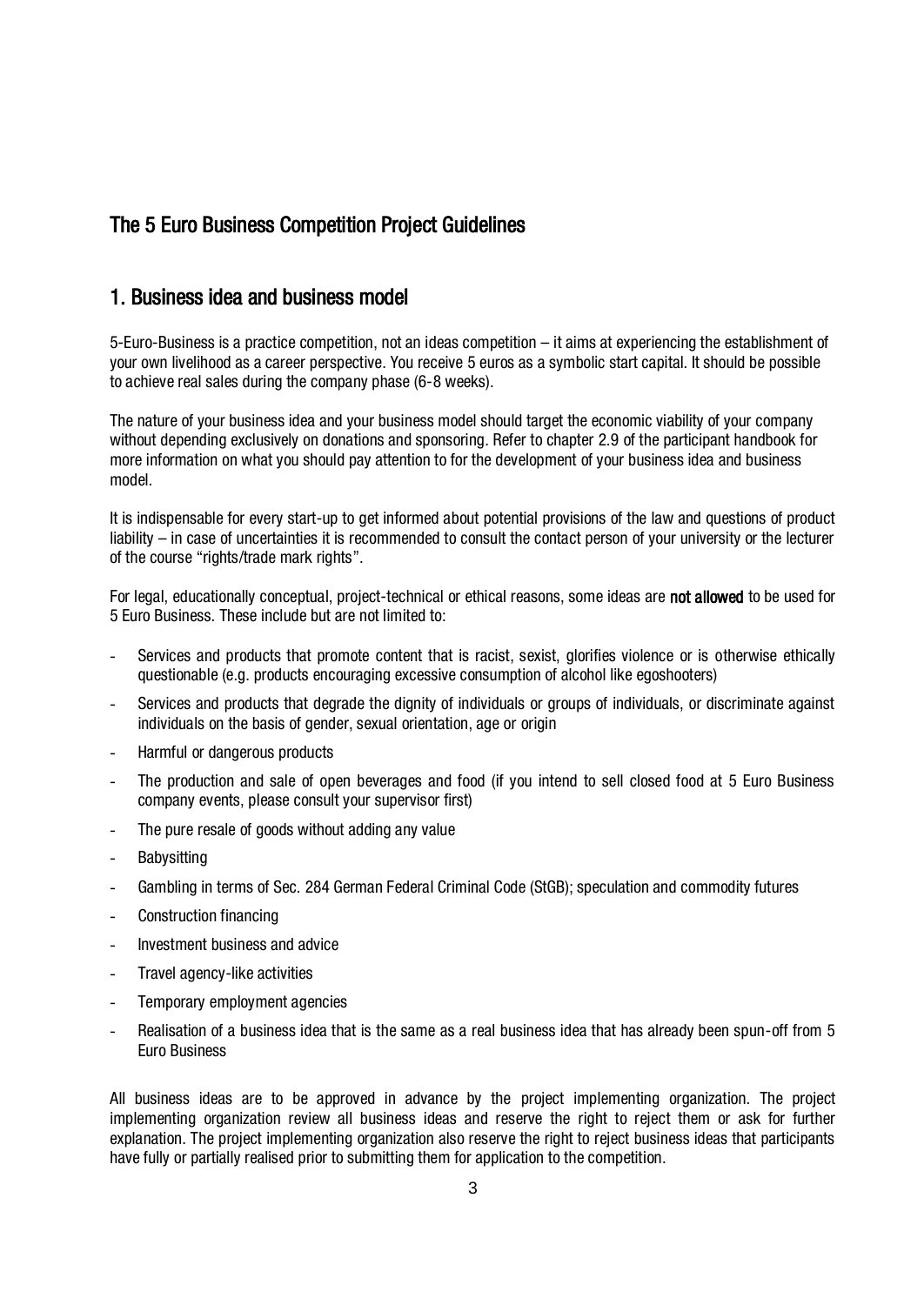Examples of previous business ideas can be found in the "Geschäftsideen Archiv" section on the www.5-Euro-Business.de website.

## <span id="page-3-0"></span>2. Legal form of your company

Legally, the 5 Euro business enterprise is a company constituted under civil law (GbR: German abbreviation for Gesellschaft bürgerlichen Rechts). The founders do not have to "establish" the company themselves, since this results automatically from the joint pursuit of a goal, namely participating in 5 Euro Business. The GbR has to have at least two partners. Each partner is personally and unrestrictedly liable for the liabilities of the company. Within the context of 5 Euro Business, the appointment of one of the participants as "General Manager" has no meaning in a strictly legal sense in the outside world.

#### <span id="page-3-1"></span>3. Start of the company phase

The company phase starts officially after your meeting with the business mentor **following approval** of your business idea by the project implementing organization. The pre-conditions for starting your business activities are the enrolment of all team members, the submission of your company information ("Unternehmensinformation") and the approval of your business idea by the project implementing organization.

## <span id="page-3-2"></span>4. End of the project

Your company exists for a limited period of time. In order to conclude the company phase, the form "Bestätigung über das Ende der Unternehmensphase im Rahmen des Projekts" has to be completed and all business activities within the framework of Project 5 Euro Business then have to be discontinued. That does not mean there is anything to stop you starting your business "afresh" after the competition though.

Within the scope of 5 Euro Business, no further entrepreneurial activities are possible after the deregistration. In the eyes of the organisers, anyone who wants to continue operating their business after 5 Euro Business has come to an end is highly welcome to do so! The Start-up Advice Centres at your university will be more than happy to help you in any way they can in this regard.

#### Formalities at the end of the project (end of the company phase):

- Submission of the form "Bestätigung über das Ende der Unternehmensphase im Rahmen des Projekts"
- Submission of 1 team photo and 1 photo of your company (product/logo) in high resolution
- Your company is asked to sell its existing products, stocks and any inventory that exists. Everything that you were not capable of selling must not be accounted for in your income surplus statement.
- Outstanding invoices need to be paid.
- The purpose for which the profits are to be used, including the start capital (distribution to the GbR's partners, a joint party or donation to a charitable purpose, etc.) needs to be agreed.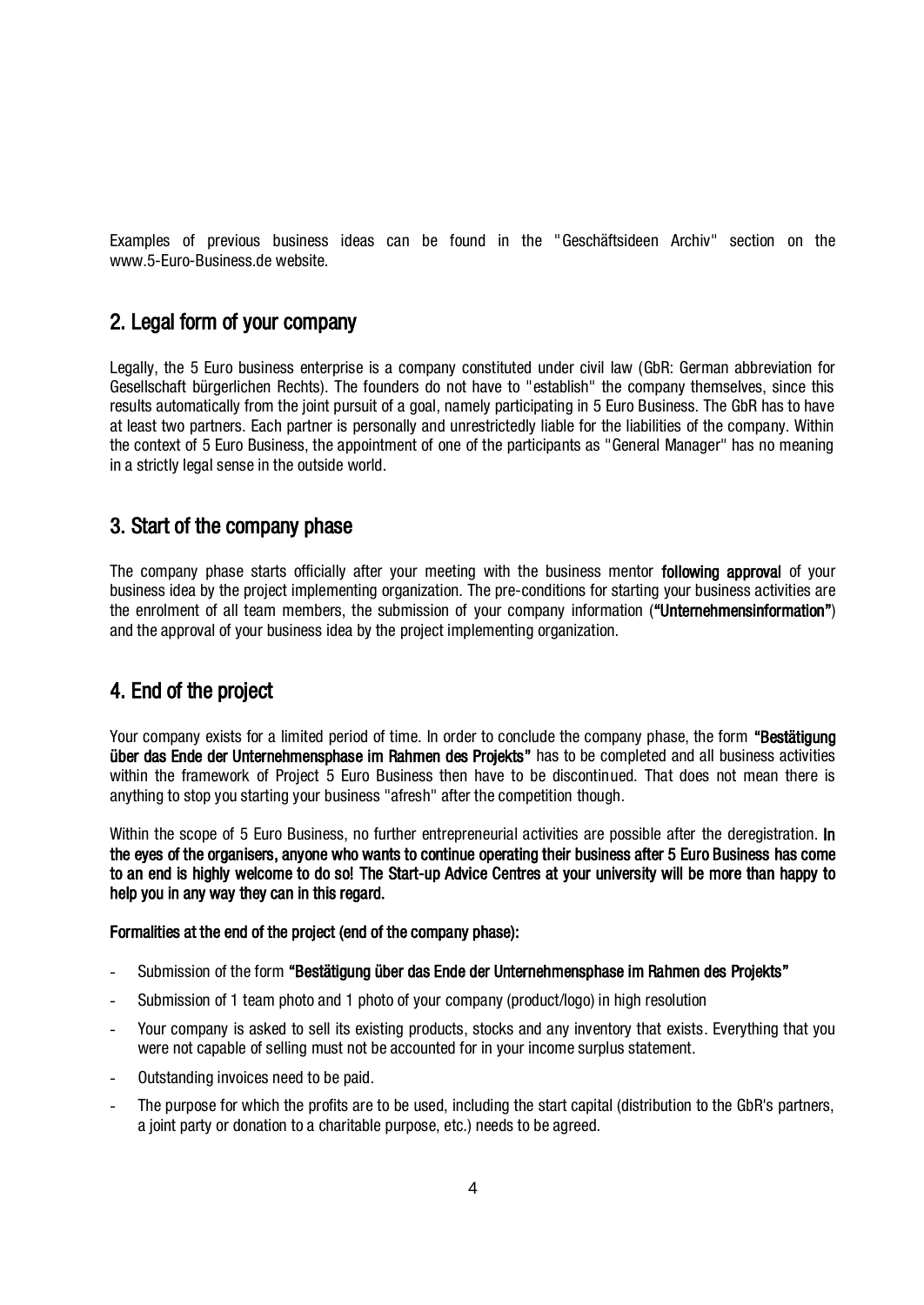#### Taxation**:**

- Generally, the profits of the GbR are proportionately subject to taxation and need to be stated on your income tax return. The eventual taxation depends on your respective personal situation and income.
- If you have any further questions in relation, you can find more information on the web at www.finanzamt.de or [www.stmfh.bayern.de.](http://www.stmfh.bayern.de/)
- For information on the taxation of the GbR itself, please refer to chapter "sales tax and business tax" of the participant handbook.

## <span id="page-4-0"></span>5. Competition at the closing event

A maximum of ten teams present their companies at the closing event. If more than a total of ten teams participate in the project, the contestants will be pre-selected by the jury based on the business reports. The decision of the jury is final.

When there is a small number of participants, the organisers reserve the right to combine the closing events for two locations into one.

For more information, please refer to the 5 Euro Business handbook which you will as soon as you have registered in writing for the competition at an information event hosted by your university.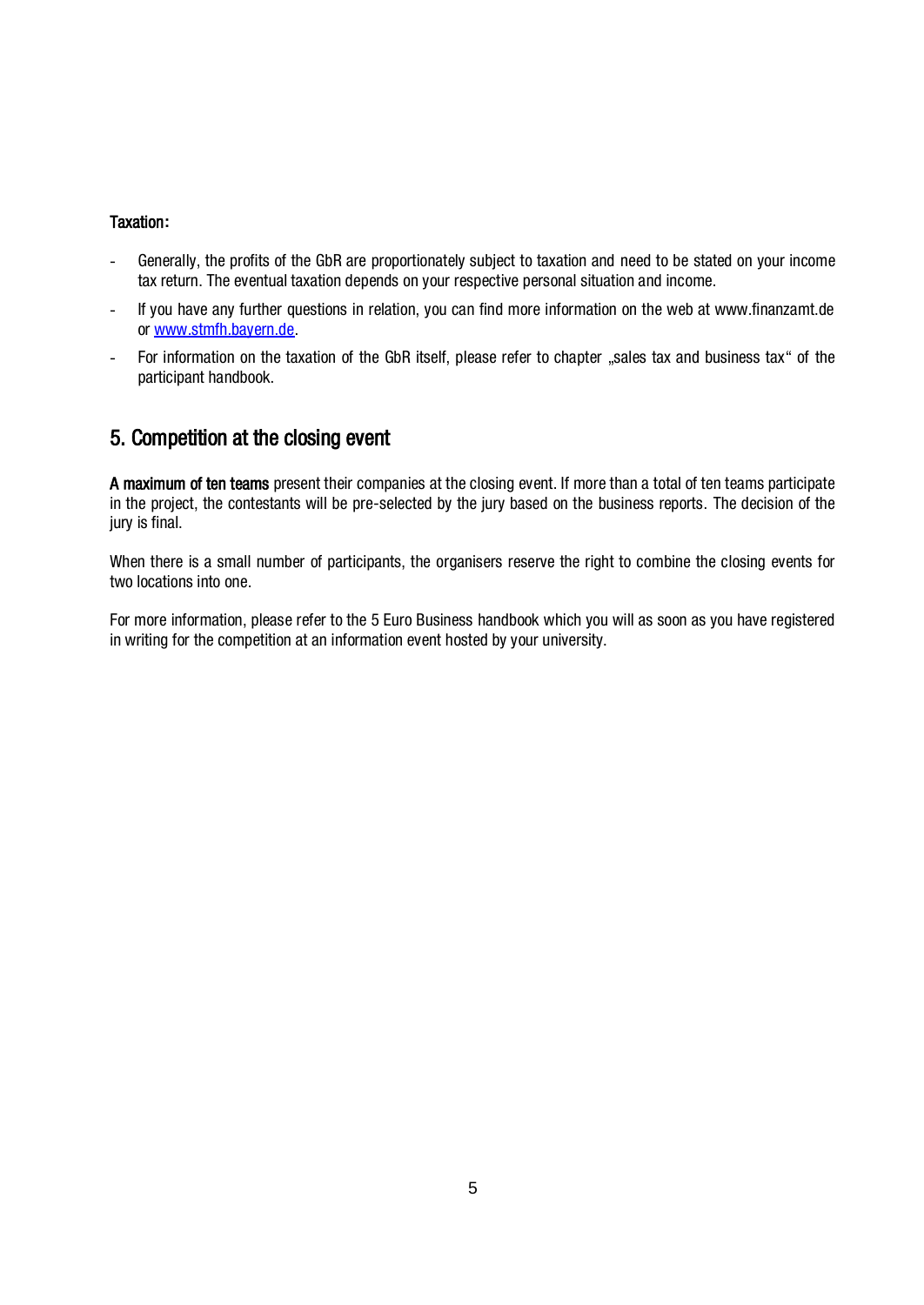#### Project implementing organization:



#### Main financial supporters:

bayme<br>vbm

Bayerische M+E Arbeitgeber

#### Regional organisers:















TECHNISCHE HOCHSCHULE NÜRNBERG